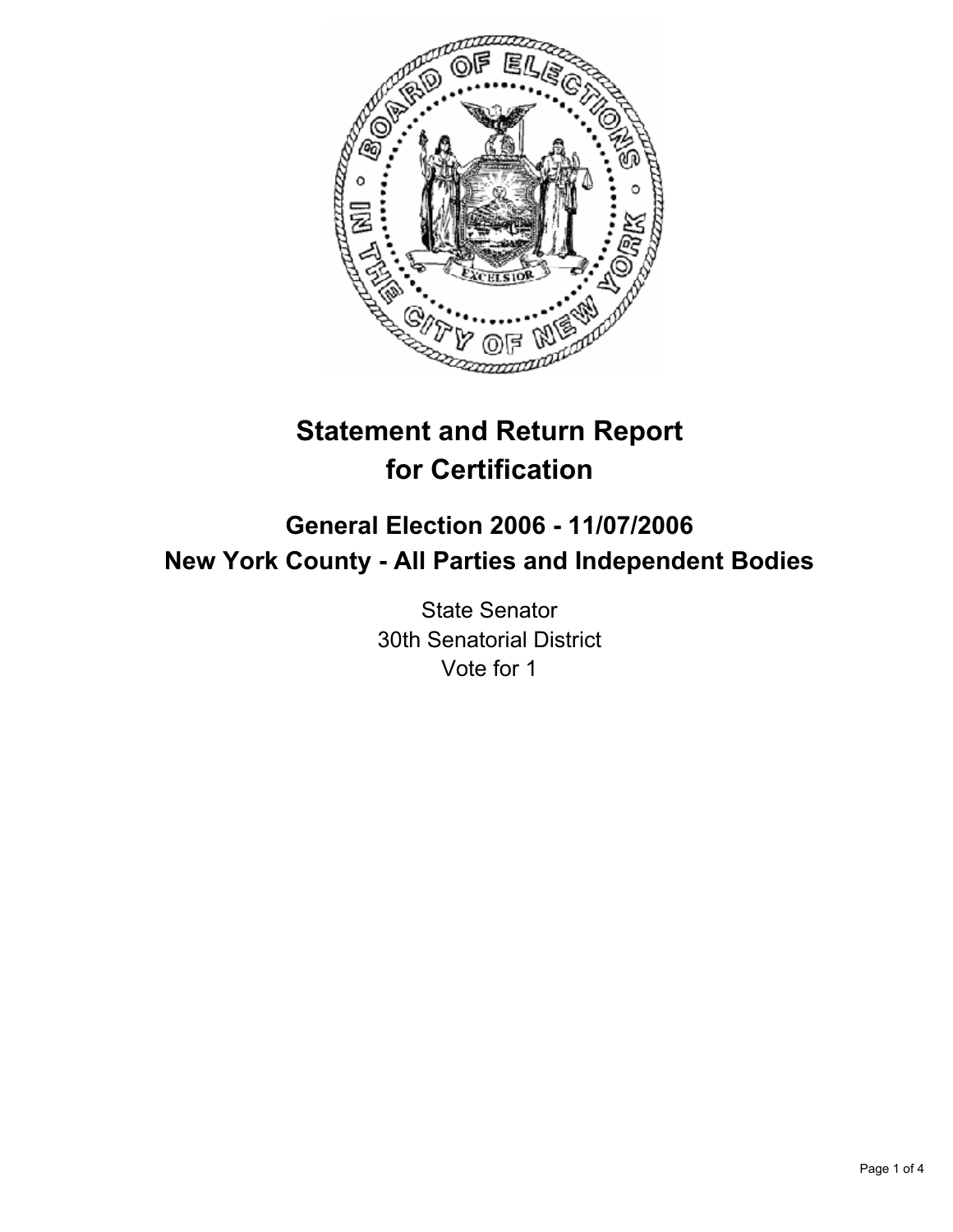

### **Assembly District 67**

| <b>PUBLIC COUNTER</b>           | 2,544 |
|---------------------------------|-------|
| <b>EMERGENCY</b>                | 13    |
| ABSENTEE/MILITARY               | 61    |
| AFFIDAVIT                       | 73    |
| <b>Total Ballots</b>            | 2,753 |
| AL MOSLEY (REPUBLICAN)          | 230   |
| BILL PERKINS (DEMOCRATIC)       | 1,885 |
| JESSIE FIELDS (INDEPENDENCE)    | 36    |
| BILL PERKINS (WORKING FAMILIES) | 316   |
| <b>Total Votes</b>              | 2,467 |
| Unrecorded                      | 286   |

### **Assembly District 68**

| PUBLIC COUNTER                  | 7,433 |
|---------------------------------|-------|
| <b>EMERGENCY</b>                | 30    |
| ABSENTEE/MILITARY               | 111   |
| <b>AFFIDAVIT</b>                | 242   |
| <b>Total Ballots</b>            | 7,824 |
| AL MOSLEY (REPUBLICAN)          | 198   |
| BILL PERKINS (DEMOCRATIC)       | 5,507 |
| JESSIE FIELDS (INDEPENDENCE)    | 159   |
| BILL PERKINS (WORKING FAMILIES) | 350   |
| BRIAN FORD (WRITE-IN)           |       |
| <b>JUAN ESTRELLA (WRITE-IN)</b> |       |
| MARIAN O'GRADY (WRITE-IN)       |       |
| <b>Total Votes</b>              | 6,217 |
| Unrecorded                      | 1,607 |

#### **Assembly District 69**

| <b>PUBLIC COUNTER</b>               | 24,836 |
|-------------------------------------|--------|
| <b>EMERGENCY</b>                    | 88     |
| ABSENTEE/MILITARY                   | 645    |
| AFFIDAVIT                           | 612    |
| <b>Total Ballots</b>                | 26,509 |
| AL MOSLEY (REPUBLICAN)              | 1,420  |
| BILL PERKINS (DEMOCRATIC)           | 17,761 |
| <b>JESSIE FIELDS (INDEPENDENCE)</b> | 494    |
| BILL PERKINS (WORKING FAMILIES)     | 2,964  |
| <b>Total Votes</b>                  | 22,639 |
| Unrecorded                          | 3.870  |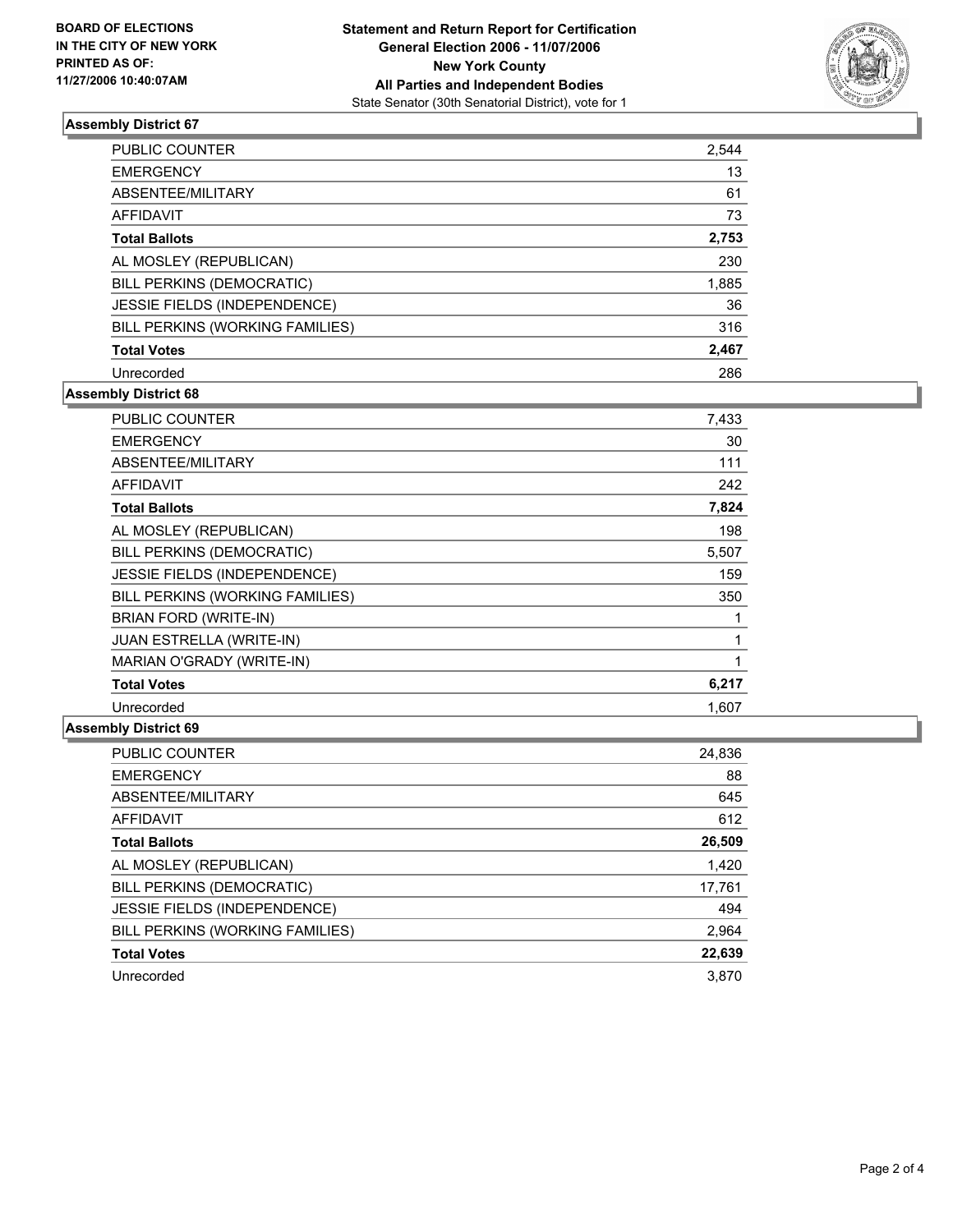

#### **Assembly District 70**

| PUBLIC COUNTER                  | 20,512 |  |
|---------------------------------|--------|--|
| <b>EMERGENCY</b>                | 58     |  |
| ABSENTEE/MILITARY               | 370    |  |
| <b>AFFIDAVIT</b>                | 733    |  |
| <b>Total Ballots</b>            | 21,700 |  |
| AL MOSLEY (REPUBLICAN)          | 502    |  |
| BILL PERKINS (DEMOCRATIC)       | 15,996 |  |
| JESSIE FIELDS (INDEPENDENCE)    | 527    |  |
| BILL PERKINS (WORKING FAMILIES) | 1,187  |  |
| C. VIRGINIA FIELDS (WRITE-IN)   |        |  |
| DAVID ROTHENBERG (WRITE-IN)     |        |  |
| DEMOCRAT (WRITE-IN)             |        |  |
| <b>Total Votes</b>              | 18,215 |  |
| Unrecorded                      | 3.485  |  |

**Assembly District 71**

| PUBLIC COUNTER                  | 9,178 |
|---------------------------------|-------|
| <b>EMERGENCY</b>                | 28    |
| ABSENTEE/MILITARY               | 171   |
| AFFIDAVIT                       | 243   |
| <b>Total Ballots</b>            | 9,630 |
| AL MOSLEY (REPUBLICAN)          | 178   |
| BILL PERKINS (DEMOCRATIC)       | 7,038 |
| JESSIE FIELDS (INDEPENDENCE)    | 195   |
| BILL PERKINS (WORKING FAMILIES) | 452   |
| <b>Total Votes</b>              | 7,863 |
| Unrecorded                      | 1.767 |